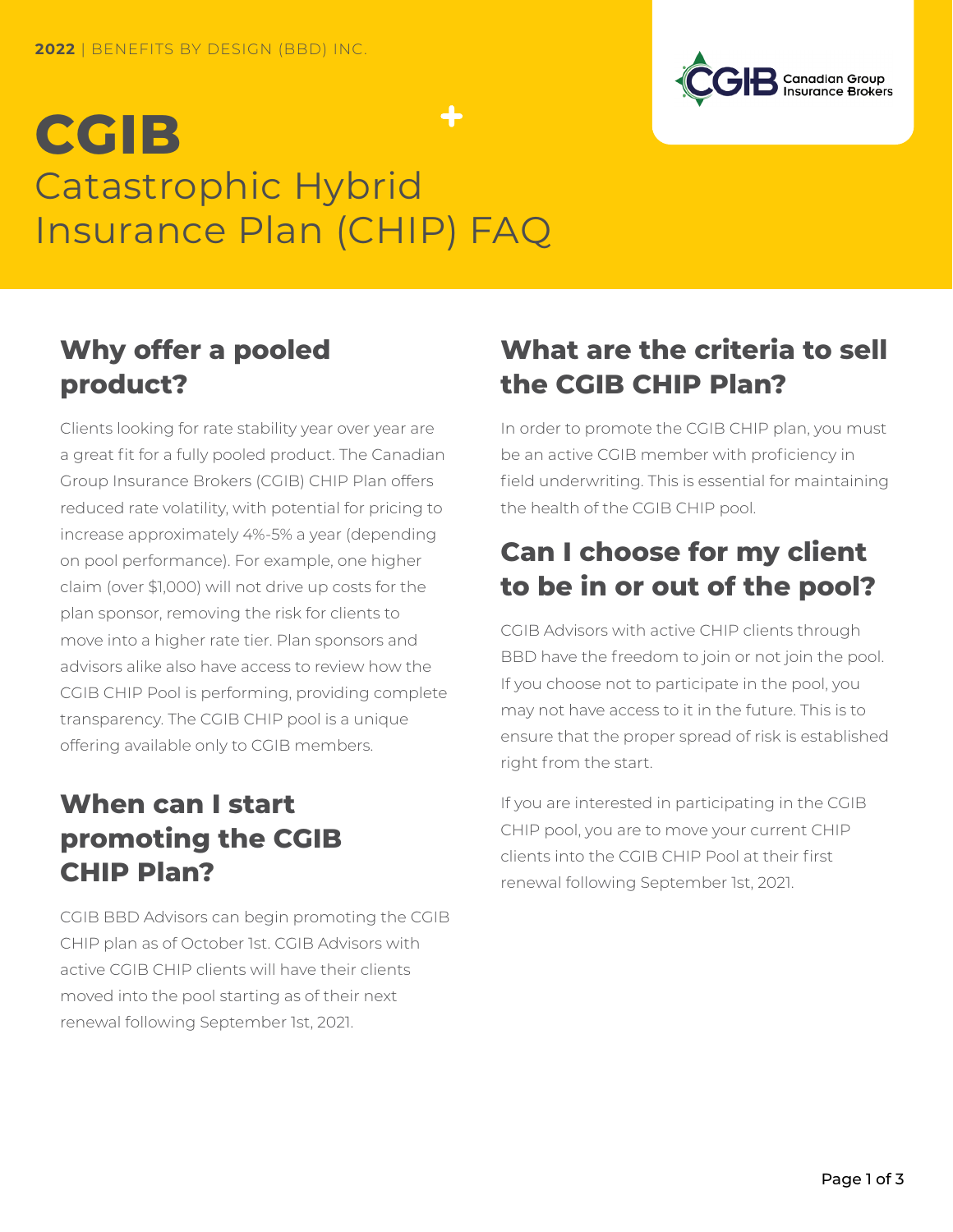# **CGIB** Catastrophic Hybrid Insurance Plan (CHIP) FAQ



Currently, the standard BBD CHIP product has 4 different rating tiers. CGIB Advisors with active CHIP clients in Tier 1 can expect a modest increase to their rates. However, active clients in the Tier 2, 3, and 4 rating will experience a decrease to their rates.

### **How do I explain that the rates are going up at the next renewal?**

Advisors can frame the conversation around the protection that a fully pooled offering provides. Though the client may start off paying a slightly higher rate, they will have better rate predictability over a longer period of time. Any catastrophic claims that the group experiences will not substantially impact their rates.

### **How will BBD illustrate the transparency of the pool?**

All groups in the CGIB CHIP pool will receive the same rating at their individual renewal. BBD will share the performance of the pool at your client's annual renewal by illustrating total premiums collected against total claims paid.

## **Will there be different rate pools?**

No, all clients in the CGIB CHIP pool will be part of one pool with a common renewal rate adjustment. Groups in Pharmacare provinces will receive a lower rate than Non-Pharmacare provinces.

### **Will we be able to customize any aspect of the CGIB CHIP Plan?**

In order to ensure and maintain the health of the CGIB CHIP pool, all groups must share the same risk load. This being said, the same plan design is to be offered to all prospective and participating groups.